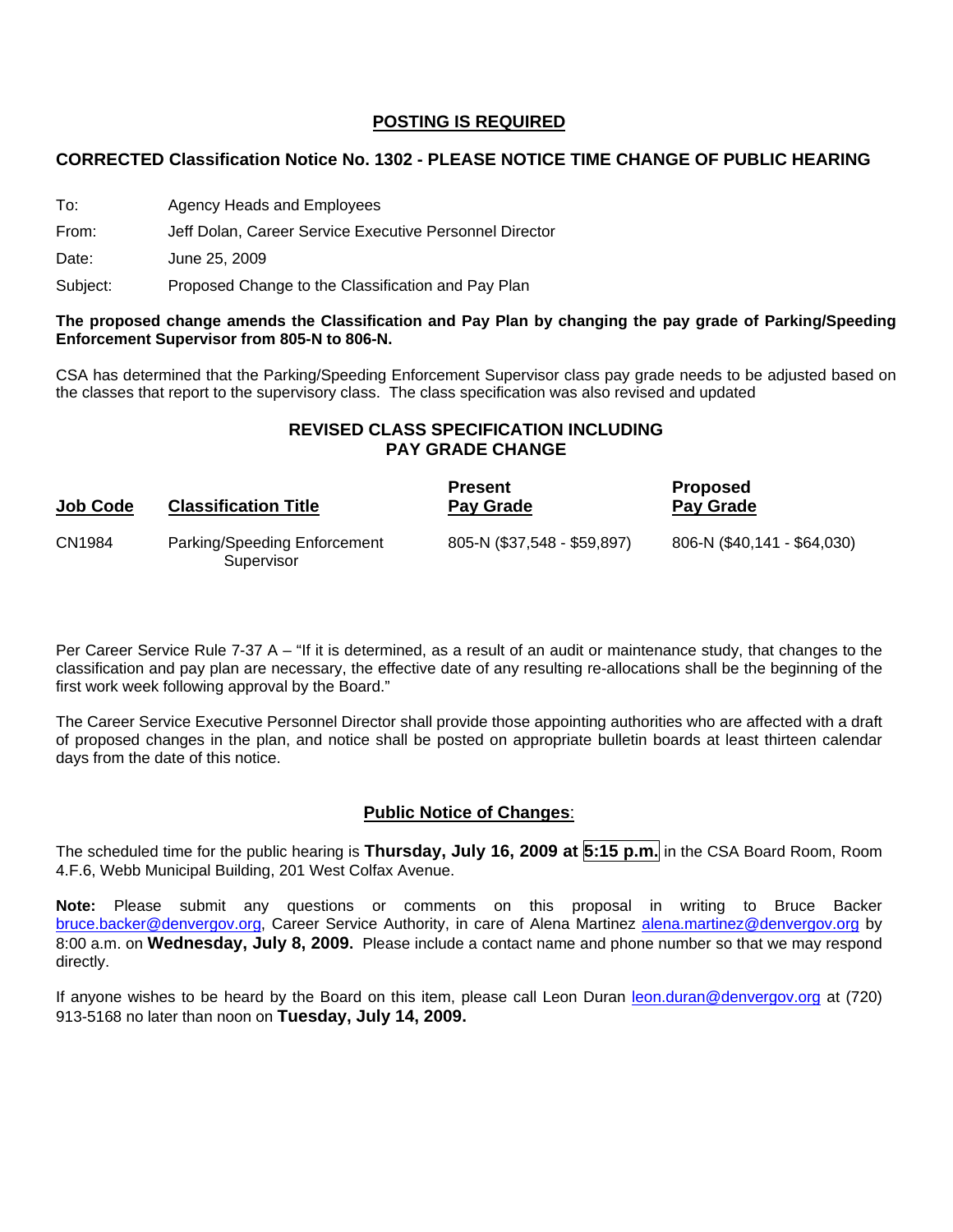

# Career Service Authority

Page 1 of 5

# Parking/Speeding Enforcement Supervisor

## **GENERAL STATEMENT OF CLASS DUTIES**

Performs supervisory duties over employees that enforce compliance with parking or speeding regulations and ensures compliance with all governing laws and regulations.

## **DISTINGUISHING CHARACTERISTICS**

This class performs supervisory duties. This class is distinguished from a Crew Supervisor that supervises a crew involved in the repair and maintenance of city streets, sewers, golf courses, parks, airport facilities, traffic devices, and other City facilities/infrastructure/equipment. The Parking/Speeding Enforcement Supervisor is also distinguished from the Vehicle Boot Investigator that enforces payment of parking fines, fees, or penalties through locating and identifying delinquent offenders, citations, and the attachment of boot devices to prevent vehicle motion. Additionally, the Parking/Speeding Enforcement Supervisor is distinguished from the Vehicle Control Agent that enforces compliance with parking and speeding regulations through the issuance of citations for violations of the revised municipal code and the rules and regulations governing parking and speeding.

## *Guidelines, Difficulty and Decision Making Level:*

Guidelines are in the form of stated objectives for the section, unit, function, or project.

Work assignment is generally unstructured and employee is responsible for assigning and supervising a variety of functions to achieve the objectives of the section, unit, or project. Duties performed involve weighing and evaluating factors requiring judgment, analytical ability, and problem solving.

Employee is responsible for simultaneous coordination and supervision of several functions, programs, or projects in various stages of completion.

## *Level of Supervision Received and Quality Review:*

Under administrative supervision, the employee has personal accountability for carrying out an assigned function, program, or project within the scope of established guidelines and objectives and is expected to resolve problems that arise in the normal course of the work. Completed work is generally reviewed for soundness of judgment, conclusion, adequacy, and conformance to policy.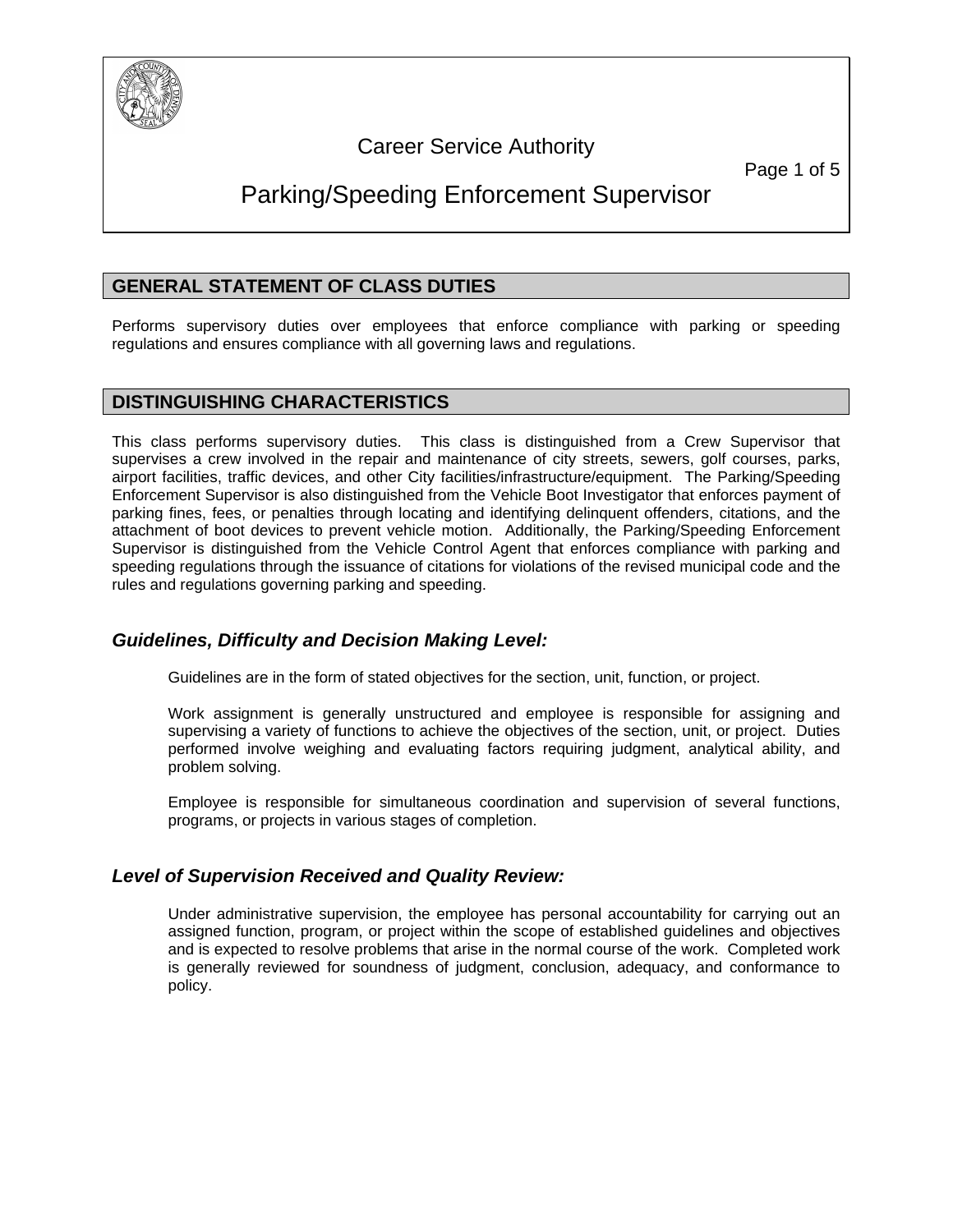#### *Interpersonal Communications and Purpose:*

Contacts are of a non-prescribed nature involving the negotiation and resolution of problems and where exceptional degrees of discretion, judgment, and specialized knowledge are required in carrying out the programs and policies of an organization.

### *Level of Supervision Exercised:*

Supervises two or more employees who enforce compliance with parking or speeding regulations.

## **ESSENTIAL DUTIES**

Supervises employees involved in enforcing compliance with parking/speeding regulations, monitors enforcement activities to ensure compliance with all governing laws and regulations, and recommends process improvements and changes in practices and procedures to increase operating efficiency and expedite work flow.

Plans, assigns, and evaluates the work of staff members, provides technical expertise to staff, and establishes unit and staff work goals and objectives.

Works with various internal and external customers to resolve complaints and/or problems and answers a variety of questions/concerns.

Reviews, develops, and/or modifies work plans, methods, and procedures, determines work priorities, and develops work schedules to provide adequate staff coverage. Provides work instruction, assists employees with difficult and/or unusual assignments, and encourages innovation. Assigns and distributes work, reviews work for accuracy and completeness, and returns assignments with recommendations for proper completion.

Conducts hiring interviews and selects candidate(s) for job opening(s).

Resolves problems, mediates conflicts encountered during daily operations, determines appropriate solutions, and promotes teamwork. Encourages regular communication and informs staff of relevant business issues and their impact on the organization.

Develops the performance enhancement plan, documents performance, provides performance feedback, formally evaluates the work of the employee, and provides reward and recognition for proper and efficient performance. Develops and implements training and development plans and opportunities for subordinate staff.

Encourages and guides others toward goals.

Ensures quality, effectiveness, and efficiency of unit activities and safety measures.

Documents causes for disciplinary action, initiates letters of reprimand, and makes formal recommendations for disciplinary action. Responds to formal and informal employee grievances and prepares written responses.

By position, monitors the vendor's compliance with contract and suggests appropriate changes to correct problem situation(s).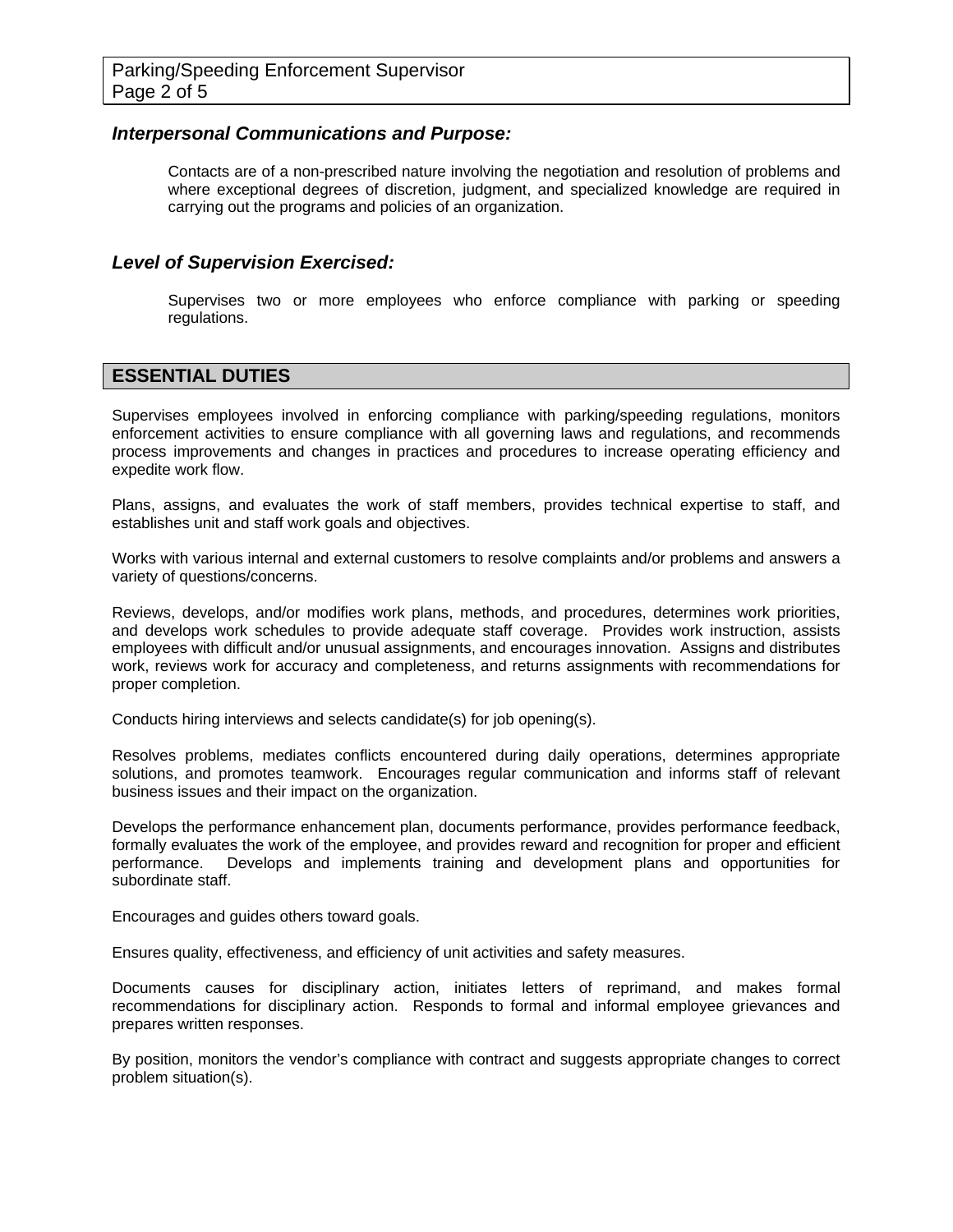Performs other related duties as assigned.

Any one position may not include all of the duties listed. However, the allocation of positions will be determined by the amount of time spent in performing the essential duties listed above.

### **MINIMUM QUALIFICATIONS**

#### *Competencies, Knowledges & Skills:*

- **Integrity/Honesty** Displays a high standard of ethical conduct, understands the impact of violating these standards on an organization, self, and others, chooses an ethical course of action, and is trustworthy.
- **Oral Communication** Expresses ideas and facts to individuals or groups effectively, makes clear and convincing oral presentations, listens to others, and facilitates an open exchange of ideas.
- **Problem-Solving** Identifies and analyzes problems using sound reasoning to draw conclusions and finds alternative solutions to complex problems by distinguishing between relevant and irrelevant information to make logical judgments.
- **Written Communication -** Expresses facts and ideas in writing in a succinct and organized manner.
- **Reading** Understands and interprets written materials including technical information, rules, regulations, instructions, reports, charts, graphs, and/or tables and applies what is learned from written materials to specific situations.
- Leadership Inspires, motivates, and guides others toward goals, coaches, mentors, and challenges staff, adapts leadership styles to various situations, and models high standards of honesty, integrity, trust, openness, and respect for individuals by applying these values daily.
- **Flexibility** Is open to change and new information, adapts behavior and work methods in response to new information, changing conditions, or unexpected obstacles, and effectively deals with pressure and ambiguity.
- **Supervising a Diverse Workforce** Implements diversity policies for subordinate staff, supports opportunities to recruit, develop, and retain a diverse workforce, and promotes teamwork, acceptance, and productivity among diverse persons.
- **Interpersonal Skills -** Considers and responds appropriately to the needs, feelings, and capabilities of others, and adjusts approaches to suit different people and situations.
- **Reasoning** Identifies rules, principles, or relationships that explain facts, data, or other information, analyzes information, and makes correct inferences or draws accurate conclusions.
- **Self Management** Sets well-defined and realistic personal goals, displays a high level of initiative, effort, and commitment towards completing assignments in a timely manner, works with minimal supervision, is motivated to achieve, and demonstrates responsible behavior.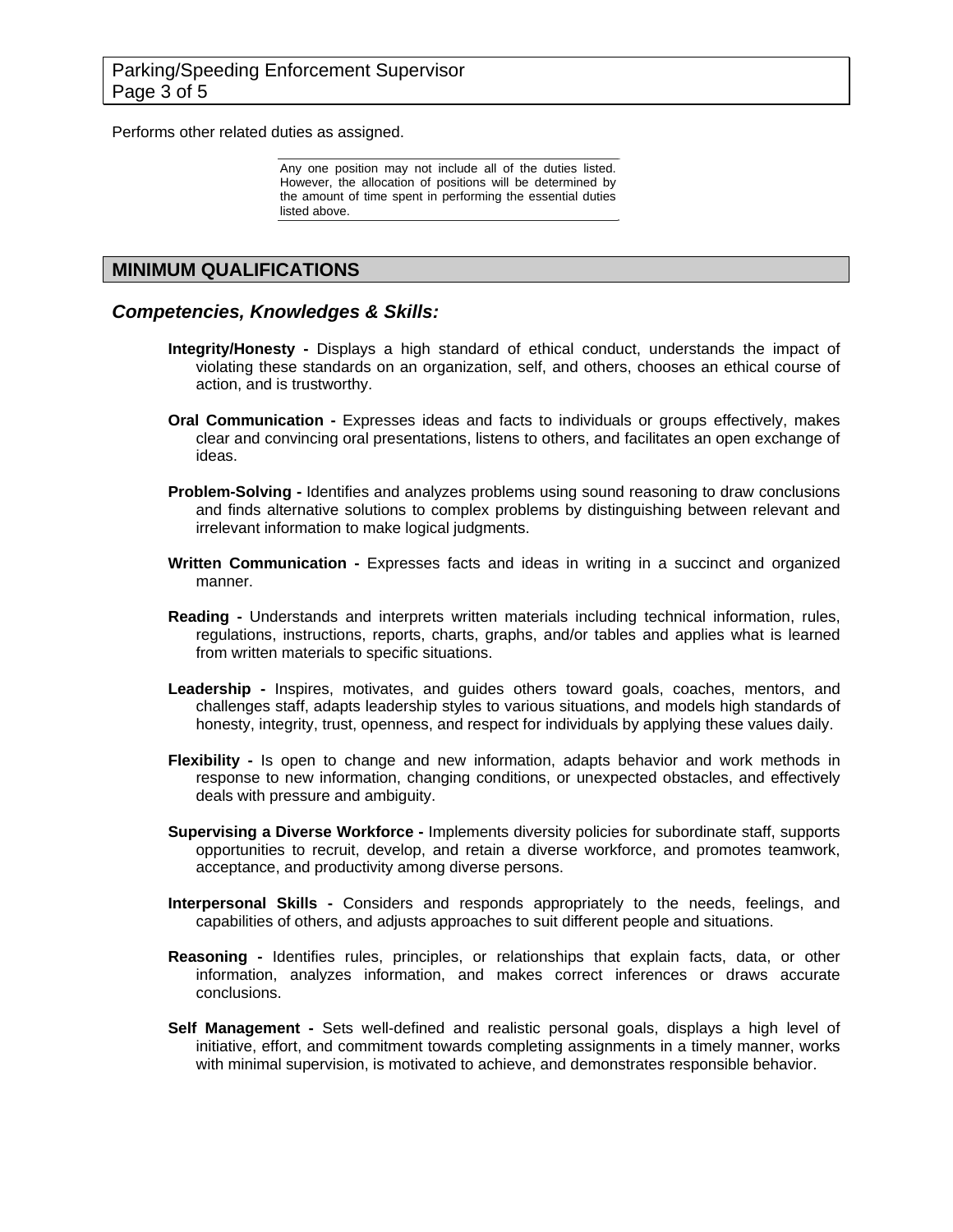- **Teamwork** Encourages and facilitates cooperation, pride, trust, and group identity, fosters commitment and team spirit, and works with others to achieve goals.
- **Decision Making** Specifies goals and obstacles to achieving those goals, generates alternatives, considers risks, and evaluates and chooses the best alternative in order to make a determination, draw conclusions, or solve a problem.
- Knowledge of supervisory principles and practices sufficient to be able to perform the elements of supervision.

#### *Physical Demands:*

Sitting: remaining in the normal seated position. Handling: seizing, holding, grasping, or otherwise working with hand(s). Fingering: picking, pinching, or otherwise working with fingers. Talking: expressing or exchanging ideas by means of spoken works. Hearing: perceiving the nature of sounds by the ear. Depth Perception: ability to judge distances and space relationships. Field of Vision: ability to see peripherally.

#### *Working Environment:*

Pressure due to multiple tasks. Subject to many interruptions. Subject to varying and unpredictable situations. Subject to long irregular hours.

#### *Education Requirement:*

Graduation from high school or possession of a GED Certificate.

#### *Experience Requirement:*

Three years of public contact experience involving the enforcement and explanation of laws, rules, and regulations governing parking/speeding.

#### *Education/Experience Equivalency:*

Additional appropriate education may be substituted for one year of the minimum experience requirement.

#### *Licensure and/or Certification:*

Possession of a valid driver's license at the time of application.

Completion of a Career Service Authority supervisory training courses prior to completion of the probationary period.